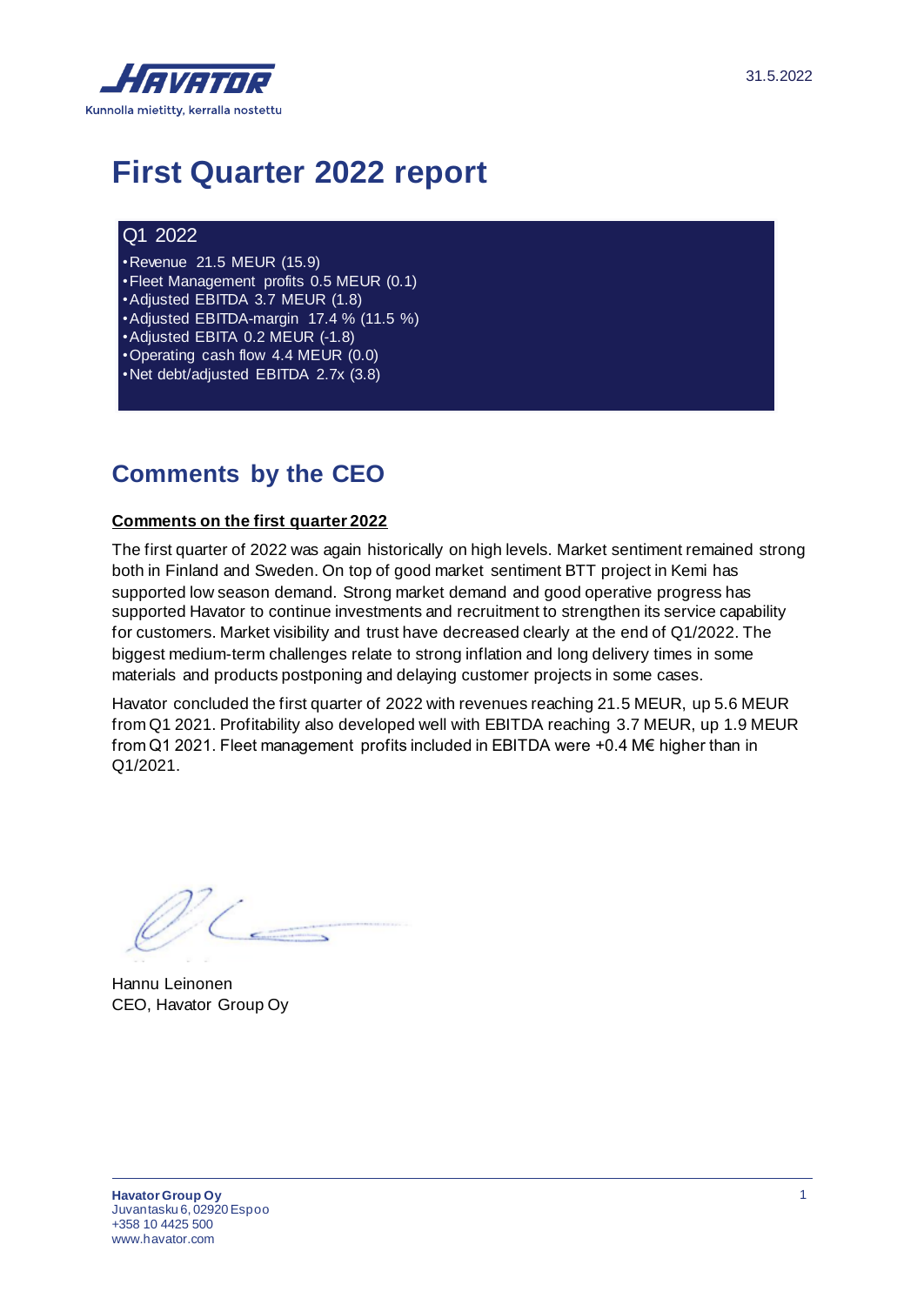

# **Group financial overview**

|                          | 2022           | 2021     | Change            | 2022    | 2021     | Change            | $3 - 2022$ | 3-2021     | Change            |
|--------------------------|----------------|----------|-------------------|---------|----------|-------------------|------------|------------|-------------------|
| М€                       | Q <sub>1</sub> | Q1       | $Y$ -o- $Y$       | Jan-Mar | Jan-Mar  | $Y$ -o-Y          | <b>LTM</b> | <b>LTM</b> | Y-o-Y             |
| Revenue                  | 21.5           | 15.9     | 35.6 %            | 21.5    | 15.9     | 35.6%             | 111.7      | 78.9       | 41.6%             |
| Other income             | 0.5            | 0.1      | 443 %             | 0.5     | 0.1      | 443 %             | 0.6        | 0.9        | $-32%$            |
| Total revenues           | 22.0           | 16.0     | 38 %              | 22.0    | 16.0     | 38 %              | 112.3      | 79.8       | 41 %              |
| <b>Adjusted EBITDA</b>   | 3.7            | 1.8      | 106 %             | 3.7     | 1.8      | 106 %             | 26.9       | 18.4       | 46 %              |
| <b>Adjusted EBITDA %</b> | 17.4 %         | 11.5 %   | 5.9 <sub>pp</sub> | 17.4 %  | 11.5 %   | 5.9 <sub>pp</sub> | 24.1%      | 23.3%      | 0.8 <sub>pp</sub> |
| <b>Adjusted EBITA</b>    | 0.2            | $-1.8$   | $-108%$           | 0.2     | $-1.8$   | $-108%$           | 12.5       | 2.0        | 525 %             |
| <b>Adjusted EBITA %</b>  | 0.7%           | $-11.5%$ | 12.2pp            | 0.7%    | $-11.5%$ | 12.2pp            | 11.2%      | 2.5%       | 8.7pp             |
| Operating cash flow      | 4.4            | 0.0      | $-12439%$         | 4.4     | 0.0      | $-12439%$         | 22.7       | 16.7       | 36 %              |
| Net debt                 | 72.2           | 70.1     | 3%                | 72.2    | 70.1     | 3 %               | 72.2       | 70.1       | 3%                |

## **Group consolidated P&L**

|                          | 2022    | 2021    | 2022    | 2021    | $3 - 2022$ | 3-2021     |
|--------------------------|---------|---------|---------|---------|------------|------------|
| М€                       | Q1      | Q1      | Jan-Mar | Jan-Mar | <b>LTM</b> | <b>LTM</b> |
| Revenue                  | 21.5    | 15.9    | 21.5    | 15.9    | 111.7      | 78.9       |
| Other income             | 0.5     | 0.1     | 0.5     | 0.1     | 0.6        | 0.9        |
| Total revenues           | 22.0    | 16.0    | 22.0    | 16.0    | 112.3      | 79.8       |
| Cost of sales            | $-13.4$ | $-10.5$ | $-13.4$ | $-10.5$ | $-67.3$    | $-44.6$    |
| Gross profit             | 8.6     | 5.4     | 8.6     | 5.4     | 45.0       | 35.2       |
| Other operating expences | $-4.8$  | $-3.6$  | $-4.8$  | $-3.6$  | $-18.0$    | $-16.8$    |
| Depreciation             | $-3.6$  | $-3.7$  | $-3.6$  | $-3.7$  | $-14.5$    | $-16.4$    |
| Amortisation             | 0.0     | 0.0     | 0.0     | 0.0     | 0.0        | 0.0        |
| Operating profit/loss    | 0.2     | $-1.8$  | 0.2     | $-1.8$  | 12.5       | 2.0        |
| Net financial items      | $-1.1$  | $-1.0$  | $-1.1$  | $-1.0$  | $-5.6$     | $-4.6$     |
| Non-recurring costs      | $-0.3$  | $-0.1$  | $-0.3$  | $-0.1$  | $-0.4$     | $-1.2$     |
| Profit/loss before tax   | $-1.2$  | $-2.9$  | $-1.2$  | $-2.9$  | 6.5        | $-3.8$     |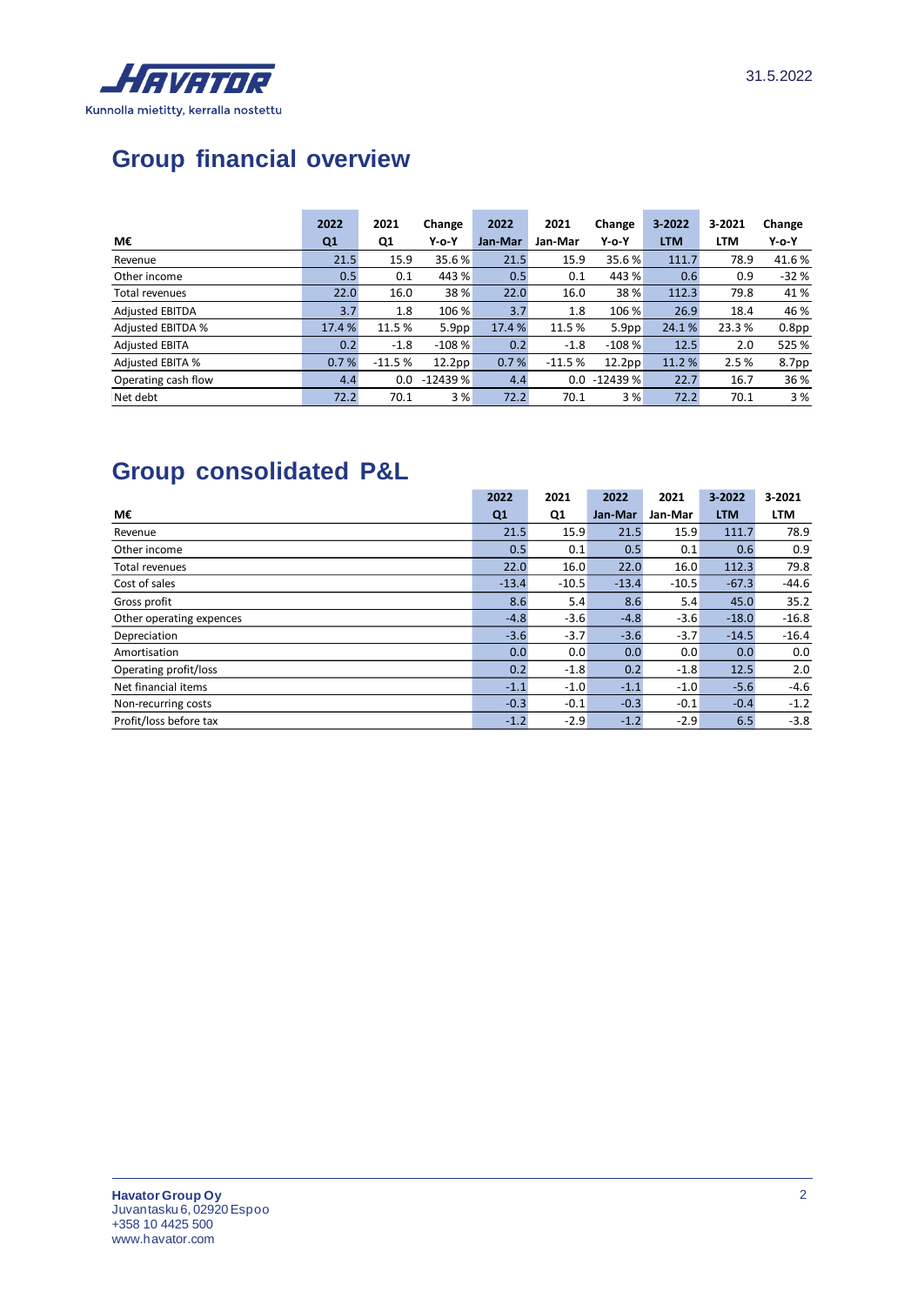

### **Group consolidated balance sheet**

|                                     | 2022          | 2021          | 2021          |
|-------------------------------------|---------------|---------------|---------------|
| М€                                  | <b>Mar 31</b> | <b>Mar 31</b> | <b>Dec 31</b> |
| <b>ASSETS</b>                       |               |               |               |
| Goodwill                            | 2.4           | 0.5           | 2.4           |
| Other intangible assets             | 3.0           | 1.8           | 2.9           |
| Tangible assets                     | 120.3         | 112.7         | 121.6         |
| Other receivables                   | 13.0          | 9.9           | 15.9          |
| Cash and cash equivalents           | 7.7           | 8.5           | 6.6           |
|                                     | 146.4         | 133.4         | 149.4         |
|                                     |               |               |               |
| Shareholder's equity                | 39.2          | 33.7          | 40.7          |
| Interest-bearing debt               | 80.0          | 77.5          | 81.1          |
| Prepaid expenses and accrued income | 27.2          | 22.2          | 27.6          |
| <b>TOTAL LIABILITIES</b>            | 146.4         | 133.4         | 149.4         |

### **Group consolidated cash flow**

|                                                | 2022    | 2021     | 2022    | 2021     | 2021     |
|------------------------------------------------|---------|----------|---------|----------|----------|
| 1 000€                                         | Q1      | Q1       | Jan-Mar | Jan-Mar  | Jan-Dec  |
| <b>OPERATING CASH FLOW</b>                     |         |          |         |          |          |
| Profit for the period                          | $-1259$ | $-3063$  | $-1259$ | $-3063$  | 4 1 3 3  |
| Depreciation                                   | 3 5 9 4 | 3659     | 3 5 9 4 | 3659     | 14 546   |
| Net financial costs                            | 1 1 8 2 | 1093     | 1 1 8 2 | 1093     | 5 5 9 8  |
| Other non-cash adjustments                     | $-511$  | $-932$   | $-511$  | $-932$   | $-1945$  |
| Operating cash flow before changes in NWC      | 3 0 0 6 | 757      | 3 0 0 6 | 757      | 22 3 32  |
| Changes in Net Working Capital:                |         |          |         |          |          |
| Change in trade and other receivables          | 3033    | 1956     | 3 0 3 3 | 1956     | $-4137$  |
| Change in trade and other payables             | $-415$  | $-1357$  | $-415$  | $-1357$  | 5 3 8 1  |
| Operating cash flow before interests and taxes | 5 6 2 5 | 1 3 5 6  | 5 6 2 5 | 1356     | 23 577   |
| Interests and other financial costs            | $-1183$ | $-1093$  | $-1183$ | $-1093$  | $-5.588$ |
| <b>OPERATING CASH FLOW (A)</b>                 | 4 4 4 2 | 263      | 4 4 4 2 | 263      | 17989    |
| <b>INVESTMENT CASH FLOW (B)</b>                | $-388$  | 55       | $-388$  | 55       | $-15870$ |
| <b>FINANCING CASH FLOW</b>                     |         |          |         |          |          |
| <b>Issuance of shares</b>                      | 100     | 0        | 100     | 0        | 25       |
| Changes in interest-bearing liabilities        | $-3039$ | $-3.387$ | $-3039$ | $-3387$  | $-7069$  |
| <b>FINANCING CASH FLOW (C)</b>                 | $-2939$ | $-3.387$ | $-2939$ | $-3387$  | $-7044$  |
| <b>CHANGE IN LIQUID FUNDS (A+B+C)</b>          | 1 1 1 5 | $-3069$  | 1 1 1 5 | $-3069$  | $-4925$  |
| Cash in beginning of the financial period      | 6632    | 11 5 5 7 | 6632    | 11 5 5 7 | 11 5 57  |
| Cash in end of the financial period            | 7748    | 8488     | 7748    | 8488     | 6632     |